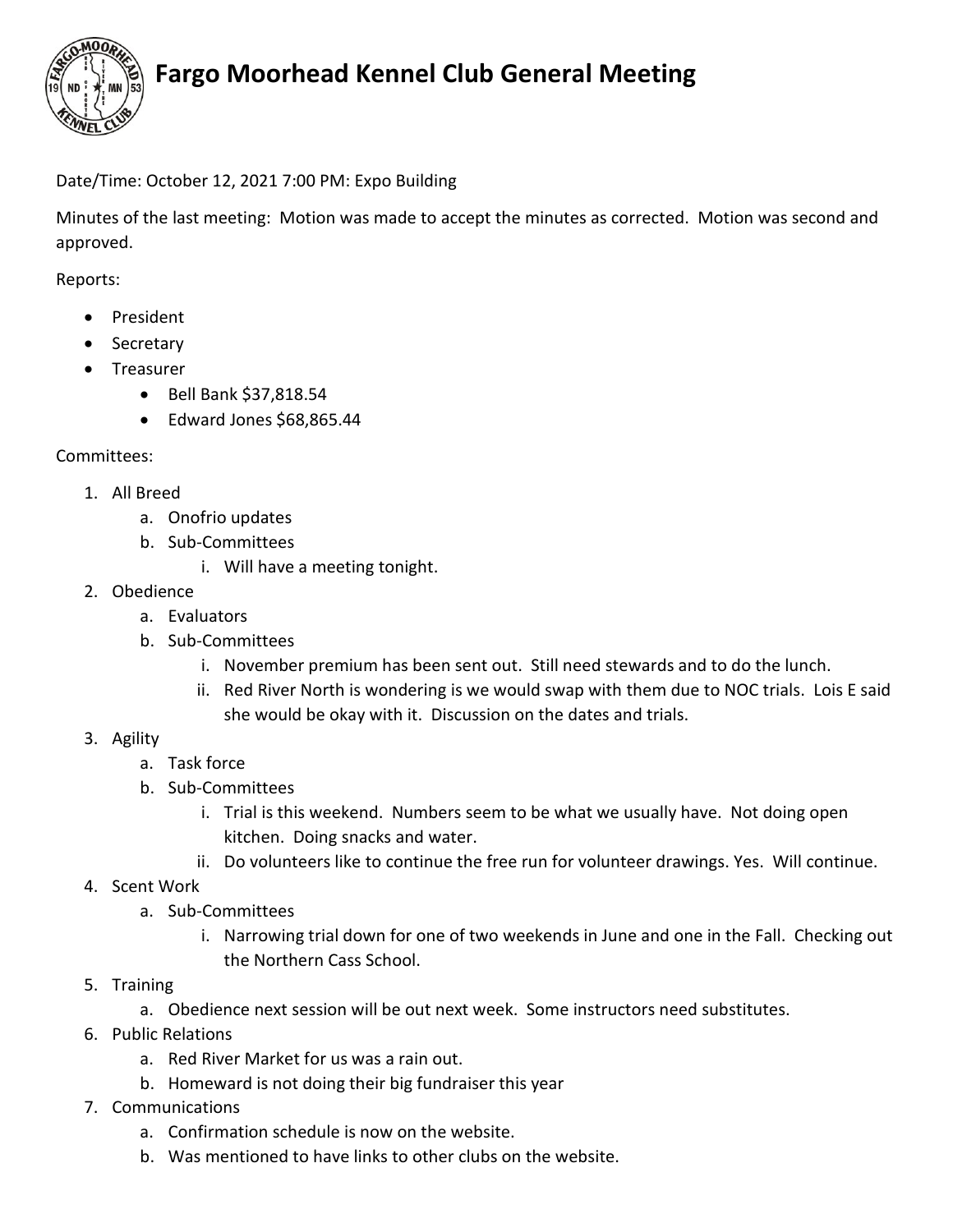

# **Fargo Moorhead Kennel Club General Meeting**

- 8. Membership
	- a. In the process of doing membership registration.
- 9. Fair Liaison
	- a. FMKC had a meeting with the Fairgrounds. Discussed gate issues. Fairgrounds has not hired a gate person at this time.
	- b. Expo building will get sealing on the roof.
	- c. Building north of us will be taken down in April.
	- d. South door is fixed.
- 10. Building Manager
	- a. Mouse problem. Tunnels have deposits. Nikki will get some traps.
	- b. Be careful about leaving food around and treats on the floor.
- 11. Unfinished Business:
	- Update QuickBooks is ongoing. October 1<sup>st</sup> will start all information going on-line.
	- AKC Member update is FMKC was elected as a member of the AKC
- 12. New Business:
	- Red River North Trial Swap
		- o Motion is made for RRN to switch the dates of the obedience trials. Motion was seconded and discussion took place. Vote was taken and one person voted yes, and majority voted against. Motion denied.
	- Treasurer Audit
		- o Next month. Interested people to help. Will meet at 5 pm before board meeting.
	- Celebration Committee
		- o June 15, 1967 was our first trial. Looking at getting a committee to organize a celebration. Sharon B might have most of the history.
	- Storage Important paperwork
		- o Looking at paperwork kept in the safe, on the website and on a drive.
		- o Also, a paper trail with the policies.
		- o Aggressive dog policy was not finished due to covid. Will bring this back up.
	- Meeting with Fair
		- o July Fair
		- o All Breed at Scholander
		- o Gate issues have no answer currently.
- 13. Elections:
	- New Board elected members are: Amy Campbell, Claire Smith, Bonnie Jangula
		- o Claire Smith will be President
		- o Jean W will be Vice President
		- $\circ$  Julie H will be the official Treasurer